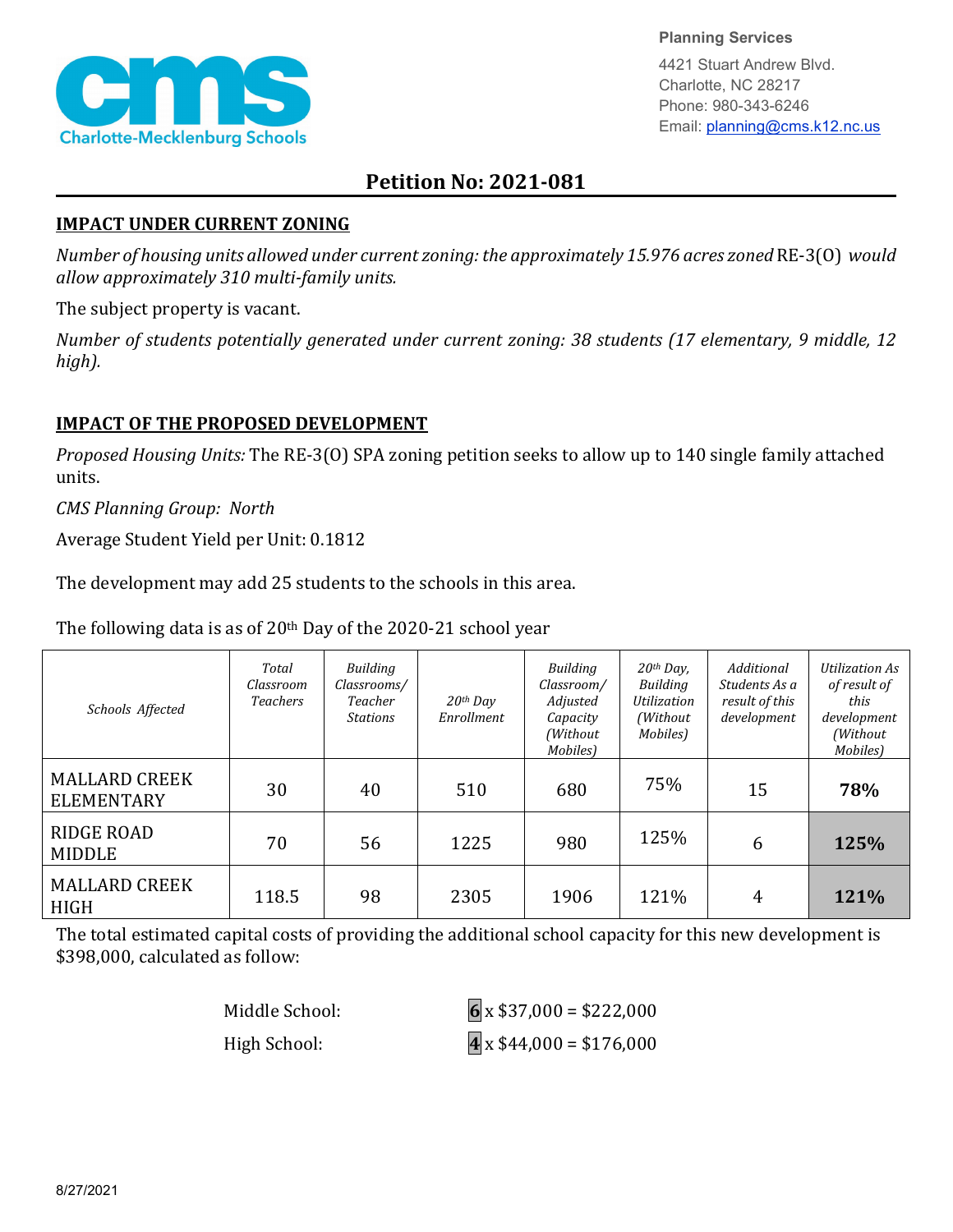

**Planning Services** 4421 Stuart Andrew Blvd. Charlotte, NC 28217 Phone: 980-343-6246 Email: planning@cms.k12.nc.us

## **RECOMMENDATION**

Adequacy of existing school capacity in this area is a significant problem. We are particularly concerned about a rezoning case where school utilization exceeds 100% since the proposed development may exacerbate the situation. Approval of this petition may increase overcrowding and/or reliance upon mobile classrooms at the schools listed above.

Applicants are encouraged to contact us in advance of their project submittals to inform CMS of their prospective impacts and discuss mitigation alternatives.

| <b>Planning</b><br>Group | Petition | Projected<br><b>Students</b> | <b>Petitioner</b>                           | <b>Approval</b><br><b>Date</b> |
|--------------------------|----------|------------------------------|---------------------------------------------|--------------------------------|
| North                    | 2018-116 | 3                            | JDSI, LLC                                   | 2019-01-22                     |
| North                    | 2018-115 | 42                           | JDSI, LLC                                   | 2019-02-18                     |
| North                    |          | 39                           | <b>HHHunt</b>                               | 2019-03-18                     |
|                          | 2018-134 | 11                           |                                             |                                |
| North                    | 2018-140 |                              | Profile Management LLC                      | 2019-03-18                     |
| North                    | 2019-010 | 111                          | JDSI, LLC                                   | 2019-04-15                     |
| North                    | 2018-132 | 33                           | <b>Alliance Residential Company</b>         | 2019-05-20                     |
| North                    | 2018-128 | 16                           | <b>James Poutier</b>                        | 2019-09-16                     |
| North                    | 2019-039 | 131                          | Dependable Development, Inc                 | 2019-09-16                     |
| North                    | 2019-061 | 35                           | Davis Development, Inc.                     | 2019-10-21                     |
| North                    | 2019-078 | 162                          | <b>Charter Properties, Inc</b>              | 2019-11-18                     |
| North                    | 2019-032 | 74                           | US Developments, Inc                        | 2019-11-18                     |
| North                    | 2018-092 | 32                           | <b>Contravest Development Partners, LLC</b> | 2019-12-16                     |
| North                    | 2019-071 | 162                          | FH 1524 Sunset Road, LLC                    | 2019-12-20                     |
| North                    | 2019-072 | 104                          | Ardent Acquisitions, LLC                    | 2019-12-21                     |
| North                    | 2019-108 | 22                           | J.S. & Associates                           | 2019-12-24                     |
| North                    | 2019-131 | 18                           | <b>Red Cedar Capital Partners</b>           | 2020-01-21                     |
| North                    | 2019-137 | 16                           | <b>Kinger Homes</b>                         | 2020-01-21                     |
| North                    | 2019-105 | 25                           | The Greenstone Group, LLC                   | 2020-02-17                     |
| North                    | 2019-151 | 37                           | Longbranch Development                      | 2020-02-17                     |
| North                    | 2019-144 | 22                           | York Acquisitions, LLC                      | 2020-03-16                     |
| North                    | 2019-157 | 35                           | ABP Development LLC                         | 2020-03-16                     |
| North                    | 2019-164 | $\overline{2}$               | PDAN Holdings, LLC                          | 2020-03-16                     |
| North                    | 2019-169 | 32                           | Thompson Thrift                             | 2020-03-16                     |
| North                    | 2019-181 | 9                            | Woda Cooper Development, Inc                | 2020-05-18                     |
| North                    | 2020-008 | 10                           | RK Investments Charlotte, LLC               | 2020-06-15                     |
| North                    | 2019-177 | 23                           | <b>Encore Real Estate</b>                   | 2020-07-20                     |
| North                    | 2020-012 | 34                           | Bowman Sumner, LLC                          | 2020-07-20                     |
| North                    | 2019-160 | 83                           | Meritage Homes of the Carolinas, Inc        | 2020-08-10                     |
| North                    | 2019-168 | 41                           | <b>Suncrest Real Estate and Land</b>        | 2020-09-21                     |

In the North Planning Group, the projected student impact from approved rezonings from August 2018 to July 2021 is 2162 students.